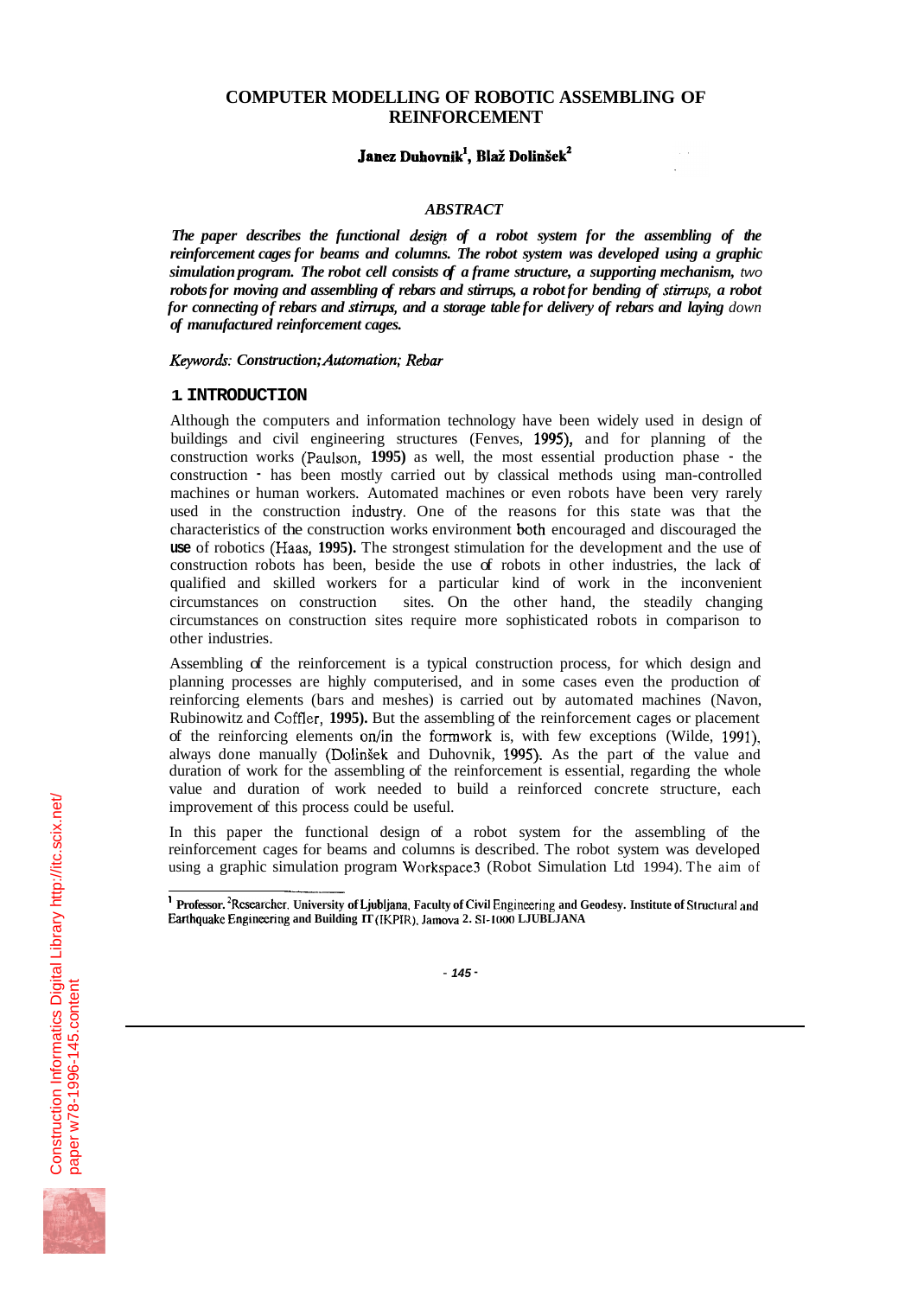the work was to research the possibilities of the use of robots for assembling of the reinforcement, to study the kinematics of the proposed robot system, and to present the results to other interested sides, in the clearest way possible.

# 2. DESCRIPTION OF ROBOT SYSTEM FOR ASSEMBLING OF REINFORCEMENT

Among many possibilities (Dolinšek, 1996), the assembling process in which the prefabricated straight and bent rebars for longitudinal reinforcement and open stirrups for transverse reinforcement could be used, was chosen. When necessary, the stirrups are bent in the final form during the assembling process. The final shape of the reinforcement is the same as in the case of manual assembling. Using these types of the reinforcing elements, the reinforcement cages for beams and columns could be assembled as a prefabricated parts of the reinforcement of a reinforced concrete structure. The complete reinforcement should be assembled on the construction site by adding some particular rebars and by overlapping the prefabricated reinforcement cages. For prefabricated concrete beams and columns the complete reinforcement could be assembled in the manufacturing plants.

#### 2.1 Robot cell

A robot cell consists of a frame structure, which defines the space, where the robots are moving, a supporting mechanism, two robots for moving and assembling of rebars and stirrups, a robot for bending of stirrups, a robot for connecting of rebars and stirrups, and a storage table for delivery of rebars and stirrups and laying down of manufactured reinforcement cages (Figure 1).

The beams and columns of the frame structure act as the rails of all four robots and supporting mechanism. For the simulation of the system the following dimensions of frame structure were assumed: length 12 m, width 5 m, and height 3 m. Although some parts of robots and supporting mechanisms stretch outside the frame structure, the whole process of assembling is carried out inside of the frame structure.

Four hanging robots are installed on the upper level of the frame structure. Two of them move the reinforcing elements and assemble them in the reinforcement cage, the third robot bends the stirrups in their final form, and the fourth one connects the reinforcing elements of a cage mutually. Each robot can move in any horizontal direction inside the robot cell. The robots for moving and assembling have grippers to grasp rebars and stirrups. The robot for bending of stirrups has a special tool on its top, and the robot for connecting has a usual tool for connecting steel parts. This arrangement of robots was chosen because of great working space of each robot. The frame structure enables a more uniformly distributed loading of robots and reinforcing elements. All robots can reach each point in the robot cell (Leyh, 1995).

The supporting mechanism is installed on the rear outer side of the robot cell. Its task is to support the longitudinal reinforcement in the appropriate relative distance during the assembling process.

On the front side of the robot cell floor a storage table is moving out and in the cell. Its task is to provide the prefabricated rebars and stirrups to the assembling robots and to transport the manufactured reinforcement cages outside of the cell. In the simulation the table is represented as a one-degree-of-freedom mechanism.

 $-146-$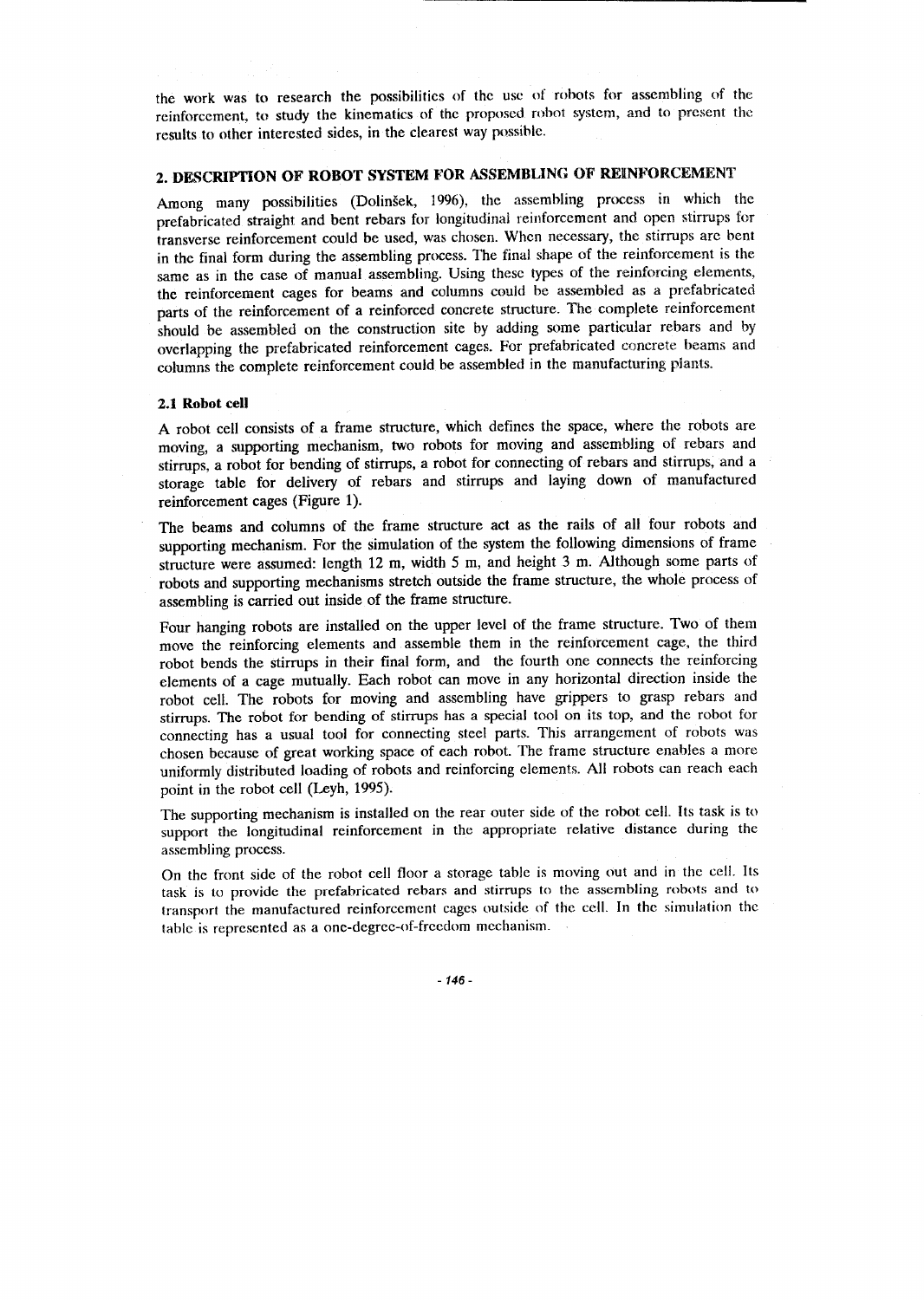

Figure 1 Robot cell for the assembling of the reinforcement

The whole assembling process is divided in four subprocesses:

- (a) transport of rebars and stirrups in the robot cell and reinforcement cages out of the robot cell
- (b) moving of the longitudinal rebars from the storage table to the supporting mechanism and manufactured reinforcement cages from the supporting mechanism to the storage table.
- (c) positioning and final bending of the stirrups
- (d) connecting of stirrups to the rebars

The common characteristics of each particular subprocess is the use of the same part (robot or supporting mechanism) of robot cell or the same combination of different parts.

In the particular subprocesses the following parts of robot cell are involved:

- (a) the storage table
- (b) both robots for moving the rebars and the supporting mechanism
- (c) one robot for moving and the robot for bending
- (d) the connecting robot

 $-147-$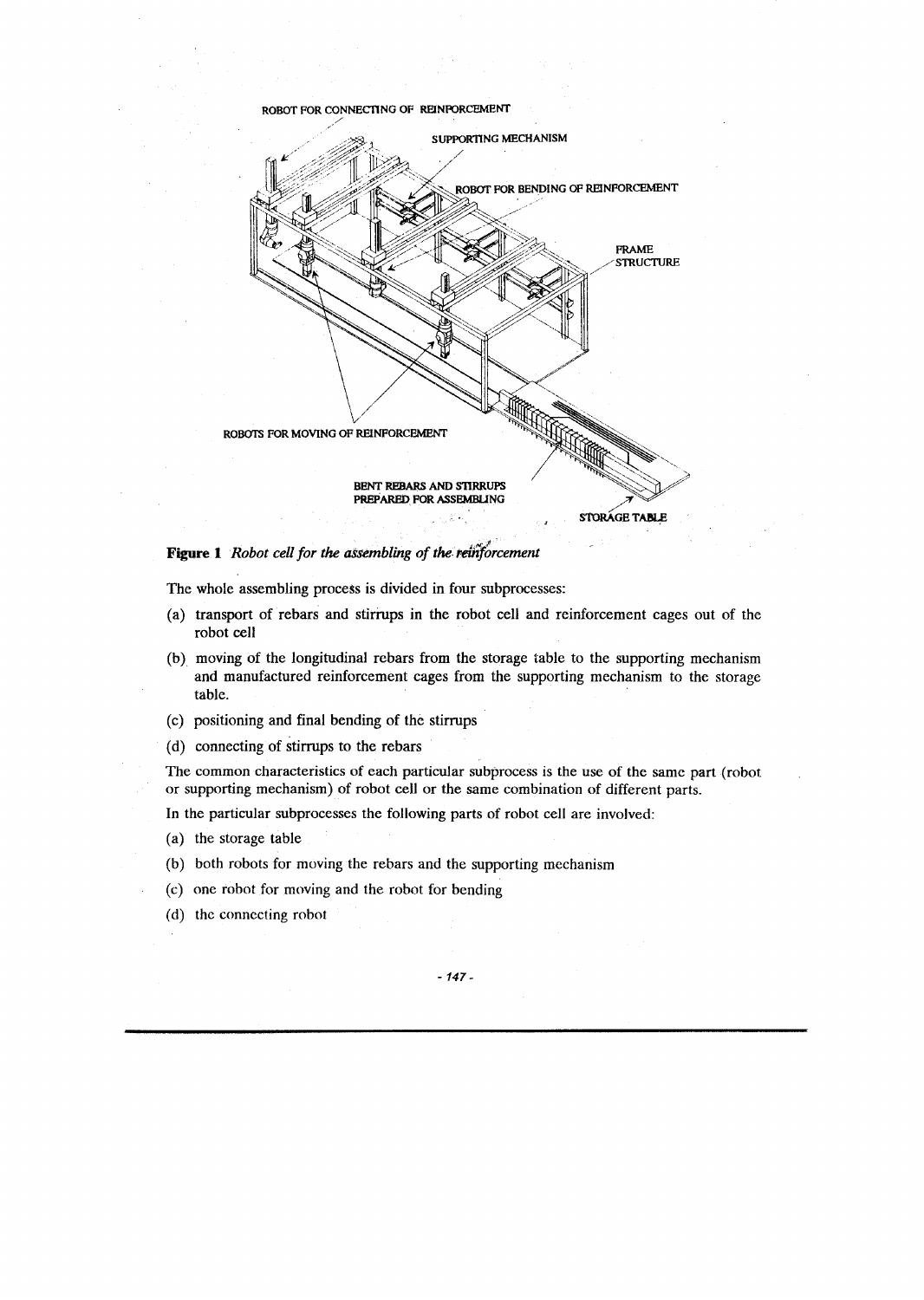To carry out the anticipated tasks the parts of the robot cell should have the characteristics, described in the further subsections.

## 2.2 Supporting mechanism

The supporting mechanism consists of level beams, supports of cantilevers, cantilevers and supports (Figure 2).

Each longitudinal rebar is supported during the assembling by at least two supports. This is needed due to the large flexibility of rebars. The supports are installed on the cantilevers and can move horizontally along the longitudinal axes of the cantilevers. The connection between a particular cantilever and a level beam is made by a support of the cantilever, which enables the horizontal moving of cantilever along its and level beam's longitudinal axis. Level beams move mutually independently in the vertical direction.

The cantilevers should be as slender as possible to minimize the hindering of the assembling process and the limitations for the arrangement of reinforcement.



Figure 2 Supporting mechanism for the longitudinal reinforcement

Due to the limitation of the program Workspace3, which enables 9 degrees of freedom at the most, the possible degrees of freedom of the supporting mechanism were reduced,

 $-148-$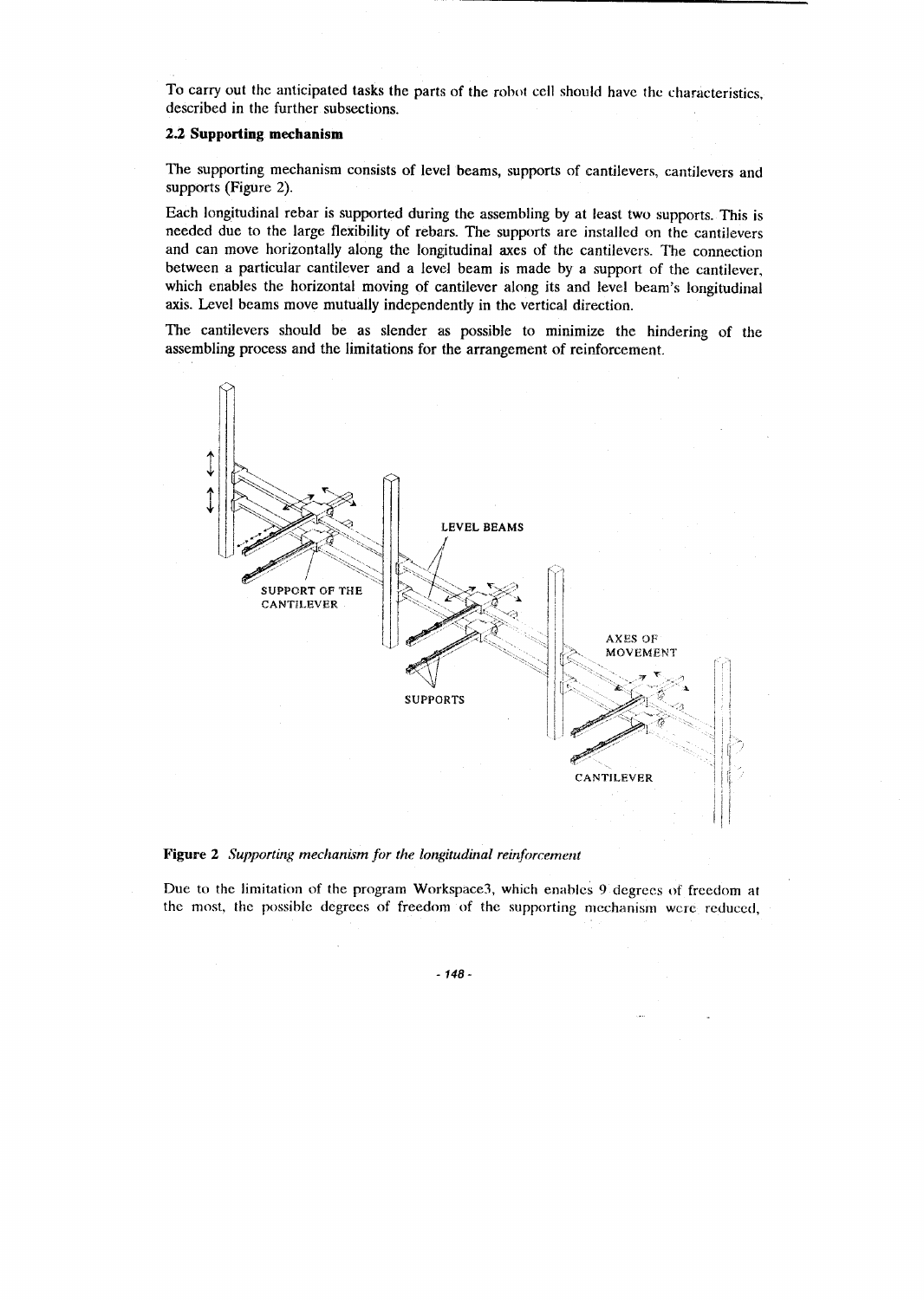taking into account the needs which depend on the usual arrangements of the reinforcement.

## 2.3 Robots for moving rebars

The robots for moving the longitudinal rebars should grasp them in at least two points. The reason is the large flexibility of longitudinal rebars which requires more space for manipulation to avoid the striking against the other parts of the robot cell or reinforcement. The position of the grasping points should be defined regarding the position of the supports on the supporting mechanism.



Figure 3 Robots for moving and assembling of rebars and stirrups

The robot has five degrees of freedom. Both robots act as twin robots.

The grippers have two steps. The first step enables to grasp the rebar without avoiding the rotation of the rebar around the axis through the center of both grippers. The second step of the grasp should be so strong that this rotation is avoided. This characteristic is needed for the bent rebars, which lay on the storage table in the position rotated for 90 degrees regarding the final position of the bar (See the position of a bent rebar on the storage table in Figure 1).

When the robots move the manufactured cage from the supporting mechanism to the storage table the weight of the load is many times greater than in case of moving a particular rebar. Therefore the robots stretch the arms and the moving of the robot top in the vertical direction is carried out only by translatory moving.

 $-149-$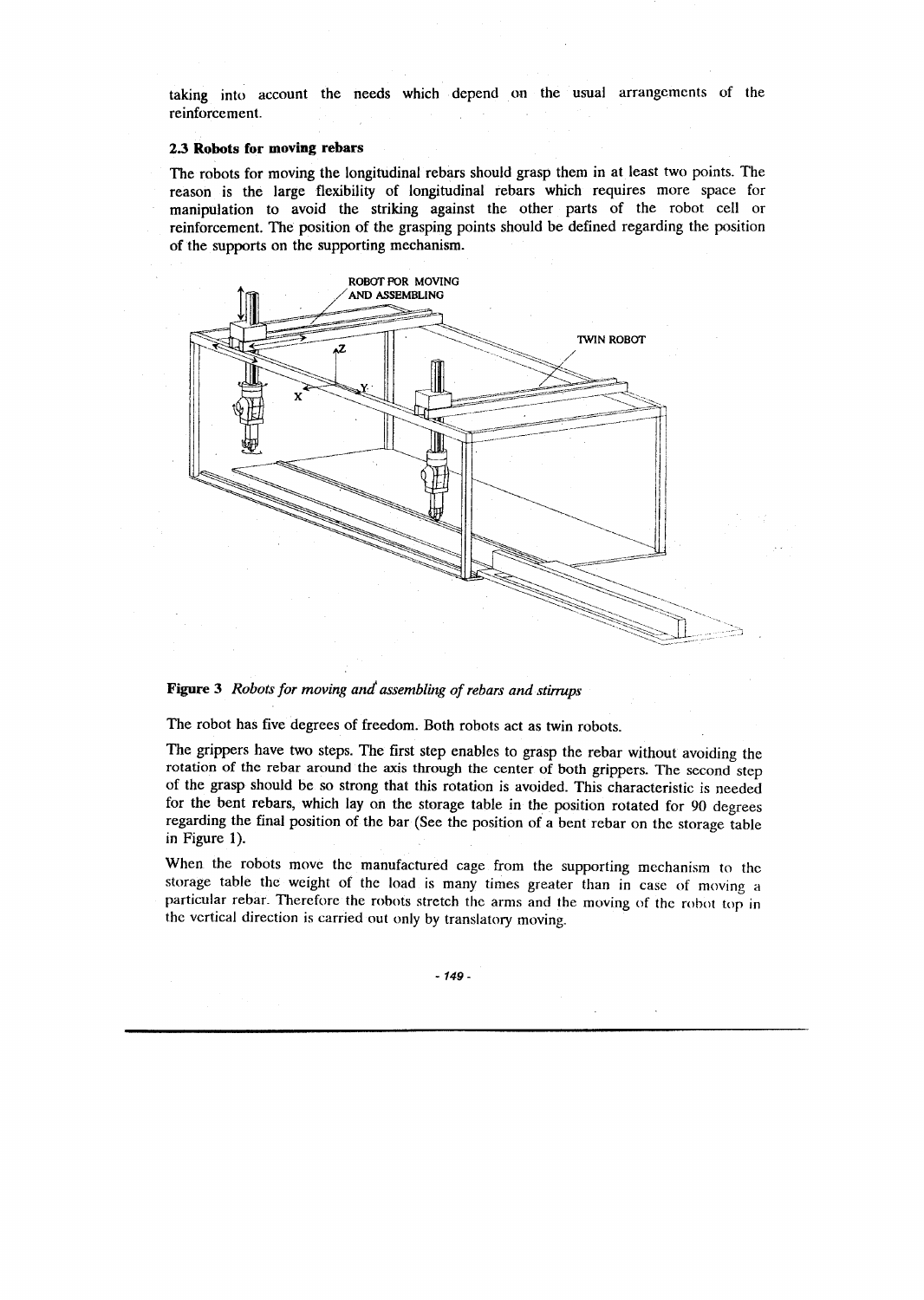#### 2.4 Robot for bending of stirrups

The most demanding part of the robot cell, regarding its kinematics and the tool used on its top, is the robot for bending of stirrups. On one hand, the tool for final bending of the stirrups requires comparatively large power, and, on the other hand, the tool should carry out complicated operations in bending process. As the robot for bending works together with one robot for moving and assembling, its kinematics is demanding as well. The distance between two neighbouring stirrups is sometimes very small. Additional hindrance between two stirrups is also the cantilever of the supporting system which holds the longitudinal rebars. To enable the work of robot in this limited space, the last two segments of robot arm are installed in the eccentrical position regarding the vertical axis of the robot (Figure 3).



Figure 4 Kinematics study of robot for bending of the stirrups close to the cantilever of the supporting system.

The robot has six degrees of freedom. Three of them are translational and three rotational.

In the prefabrication a particular shape of the open stirrups should be produced. The last legs of stirrups shoud be temporarily a little bit more open than in the final shape. This enables the slipping of the stirrups over the longitudinal rebars on the supporting mechanism. Each stirrup should be bent in two points. In the first, the longest leg is bent and in the second one the hooks on both free ends of stirrup are made. The tool for bending should be able to carry out operations in both points. The detailed description of the tool is presented in a particular annex (Dolinšek, 1996). In the design of the tool

 $-150-$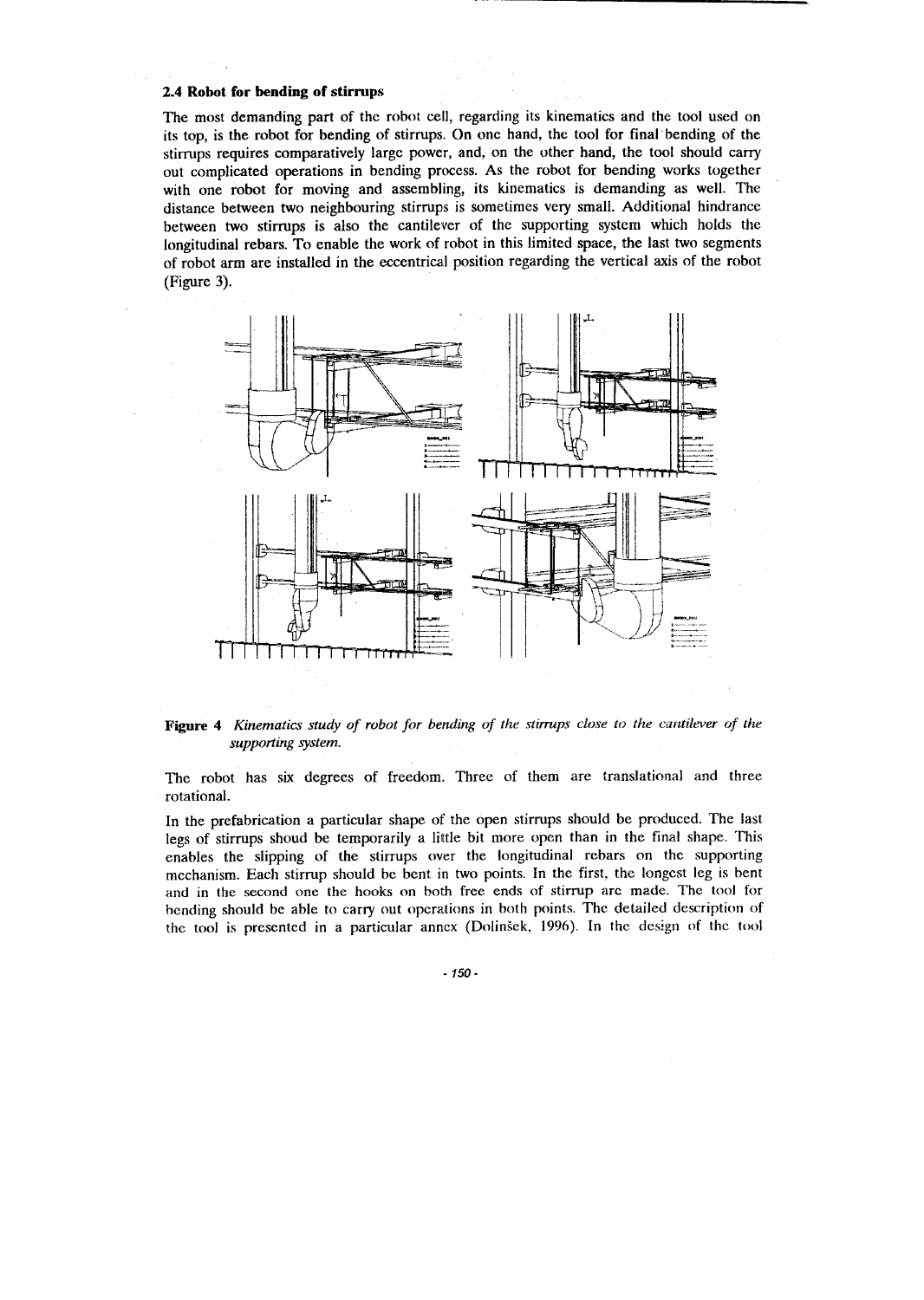kinematics the allowed minimum radii of bending and the return elastic deformation of the rebars should be taken into account.

#### 2.5 Robot for connecting rebars and stirrups

Taking into account that several systems for connecting of steel parts have been used in the industrial praxis, only the kinematics of the robot for connecting was studied. A part of the results of this study is shown in Figure 5.



| <b>Johnt</b> | Э.  | Æ      | æ   | X.   | rotaten (R) er<br>translation (1) | <b>TARGET</b><br>maxerient             | <b>MADE DOMINON</b> |
|--------------|-----|--------|-----|------|-----------------------------------|----------------------------------------|---------------------|
|              | 0   | 800    | 0   | -180 | ,,,                               | (mm or <sup>o</sup> )<br>$-800 - 1200$ |                     |
| 2            | -90 | $-250$ | 0   | 90   |                                   | $0 - 180$                              |                     |
| 3.           | -90 | 0      | 400 |      |                                   | $-100 - 100$                           | -45                 |
|              | 0   | Ð      | 350 |      |                                   | $-150 - 150$                           | 90                  |
|              | 0   | 240    | 250 |      |                                   | $-150 - 150$                           | 45                  |

Figure 5 Kinematics of robot for connecting of rebars and stirrups

## 3. CONCLUSION

Construction industry all over the world has been steadily faced with the nonuniform amount of work and the lack of skilled workers in the time of conjuncture. Therefore, the construction companies have been always forced to employ unskilled and unexpensive workers. This is the main reason that several procedures in building process have been unchanged for a long time and a general opinion is present that new and modern technologies have nothing to do with construction. To overcome these obstacles for further development of this important human activity, one of the possibility is to replace some workers with robots. This is particularly suitable for the tasks, which could be characterised

 $-151-$